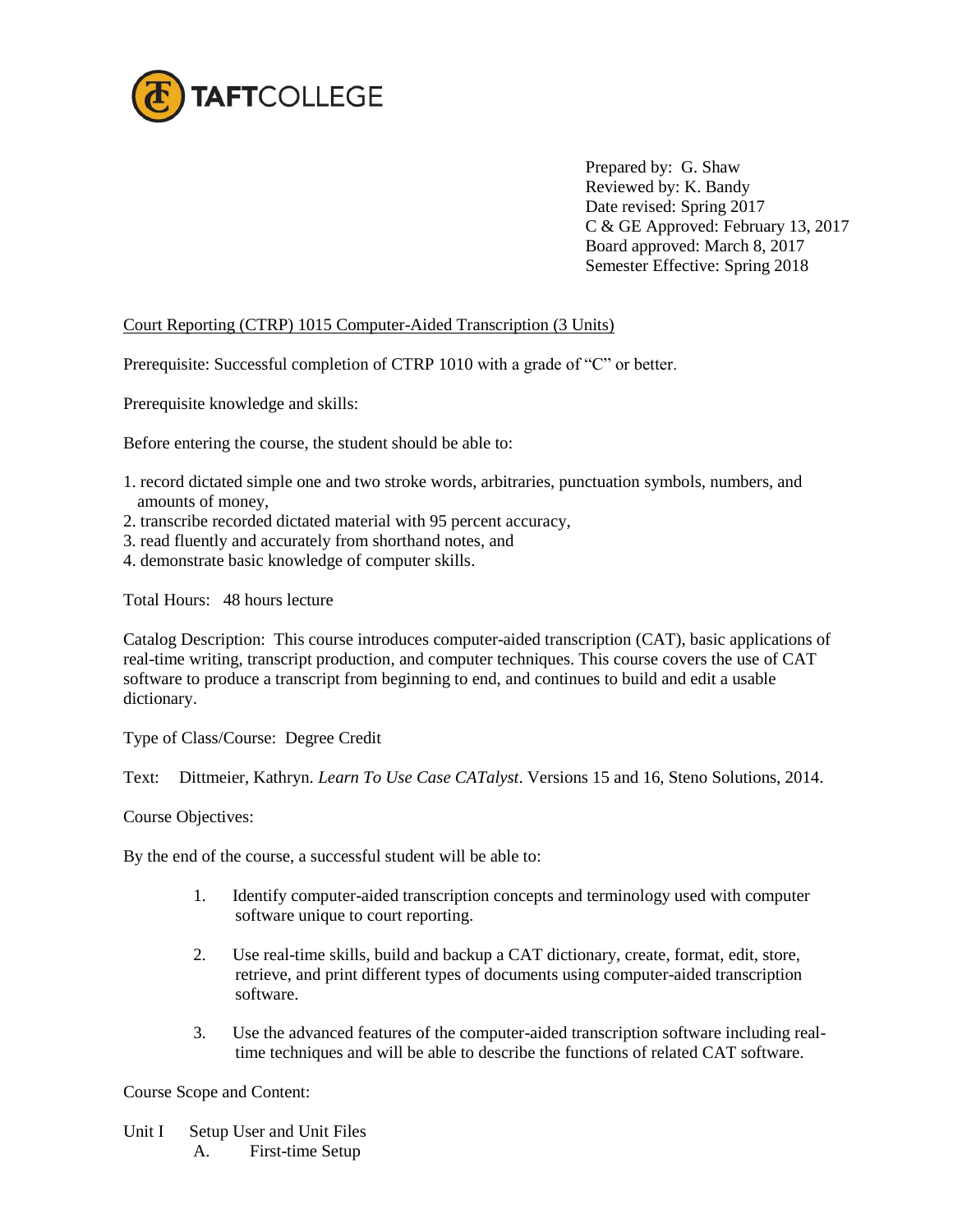

- B. Downloading Unit Files
- Unit II Windows Basics
	- A. Windows Terminology
	- B. Cursor Movement and Functions Using the Mouse
- Unit III Software Overview
	- A. Functions
	- B. Icons and Case Folders

## Unit IV Basic Steps For Transcript Production

- A. Terminology
- B. The Basic Process to Produce a Transcript
- C. Read Notes into a Job
- D. Translate and Edit
- E. Saving the file
- F. Printing a File
- G. Updating the Dictionary
- Unit V More Edit Features
	- A. Format symbols, punctuation shortcuts, and using include files.
- Unit VI Managing Jobs
	- A. Main Screen
	- B. Viewing Options
	- C. Accessing Files
	- D. User Files
- Unit VII Read Options and Manage Notes A. Reading Multiple Files

#### Unit VIII Managing Dictionary

- A. Types of dictionaries
- B. Dictionary options
- C. Edit features
- D. Tools
- Unit IX Translate Options
	- A. Access translate options menu
	- B. How to enhance translation accuracy
- Unit X Customizing Views and Bars A. Identify Window Tabs and the Auto-hide button
- Unit XI Page Layouts
	- A. Opening, modifying, printing and saving page layouts
- Unit XII Using Page Layouts
	- A. Working with headers, page numbers, line numbers and viewing the page layout.
- Unit XIII Creating and Using Include Files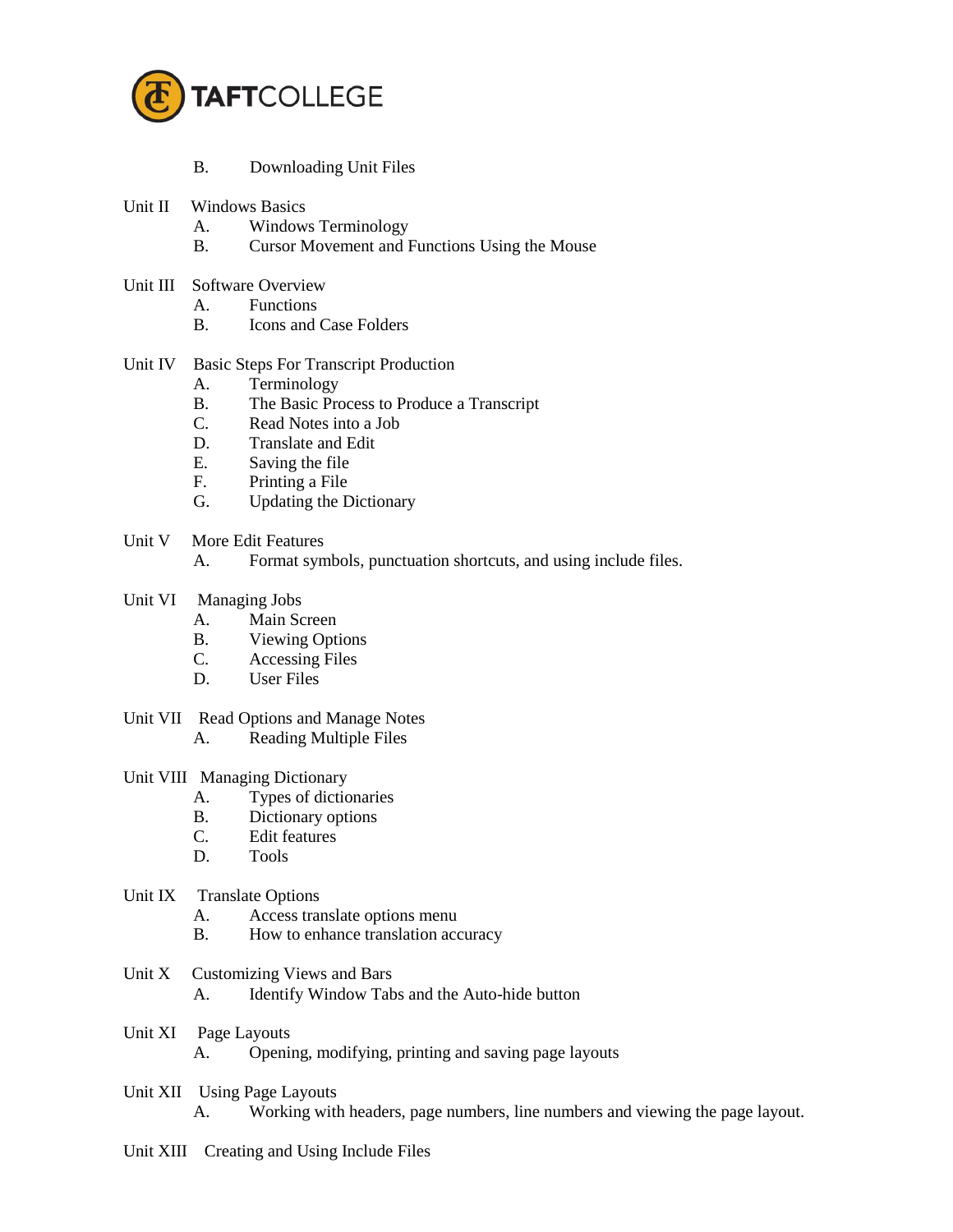

- A. Naming include files
- B. Inserting conflicts and variables
- C. Sample include files
- Unit XIV Advanced Edit Commands
	- A. Cursor movement
	- B. Searching
	- C. Replacing Text
	- D. Number conversions
	- E. Cut, copy and paste
- Unit XV More Advanced Edit & Job Practice
	- A. Job Practice
	- B. Globals
	- C. Proofreading tools
- Unit XVI Edit Options, Skill Refinement
	- A. Scan for Options
	- B. Auto Recover
	- C. Changing Display Colors
- Unit XVII Indexing
	- A. Overview of Basic Indexing
- Unit XVIII Import, Export, Create ASCII, Concordance Index & Compress Print
	- A. Import, Export
	- B. Create ASCII and Case Compress
	- C. RTF/Court Reporter Extension and ASCII formats
- Unit XIV Keyboard Maps, Macros, & Skill Refinement A. Editing shortcuts with keys and macros
- Unit XX Realtime Basics
	- A. Start and End Realtime session
	- B. Perform commands from the writer
- Unit XXI Brief it
	- A. Overview of punctuation lessons in relation to Realtime
- Unit XXII Punctuation
	- A. Writing punctuation within Case CAT
- Unit XXIII EZ Speakers
	- A. Creating a job dictionary with speaker identification strokes
- Unit XXIV StenoKeys
	- A. Writing in realtime in Windows programs such as Word, WordPerfect, email and online chats.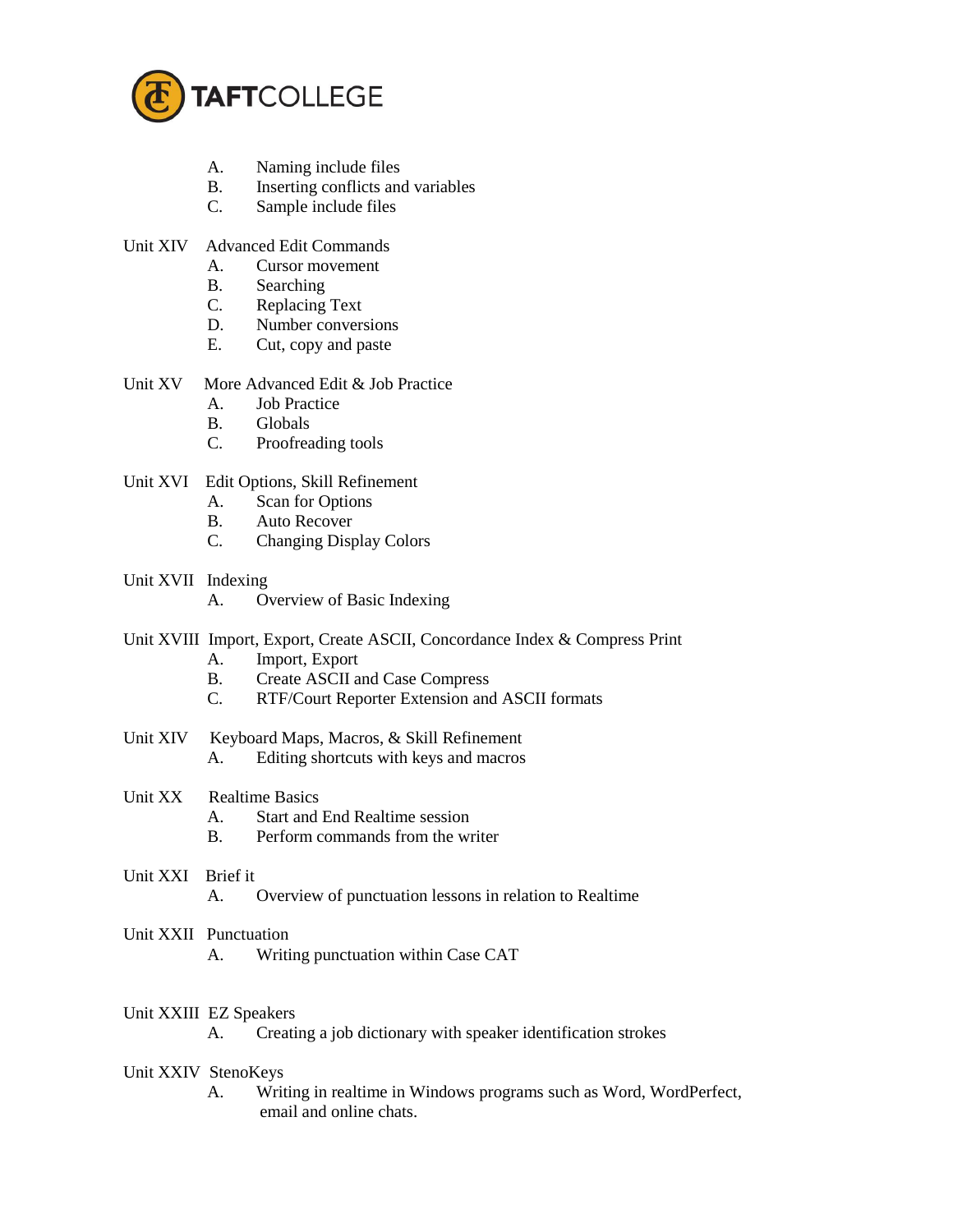

Learning Activities Required Outside of Class:

The students in this class will spend a minimum of 6 hours per week outside of the regular class time doing the following:

- 1. Prepare for weekly quiz
- 2. CAT program dictionary building
- 3. Complete assignments

# Methods of Instruction:

- 1. Workbook assignments
- 2. Lecture
- 3. Class discussion
- 4. Group work

#### Methods of Evaluation

- 1. Tests and quizzes
- 2. Class discussion
- 3. Final exam

### Supplemental Data:

| TOP Code:                    | 051430: Court Reporting                |
|------------------------------|----------------------------------------|
| <b>SAM Priority Code:</b>    | C: Clearly Occupational                |
| <b>Distance Education:</b>   | Not Applicable                         |
| Funding Agency:              | Y: Not Applicable(funds not used)      |
| Program Status:              | 1: Program Applicable                  |
| Noncredit Category:          | Y: Not Applicable, Credit Course       |
| <b>Special Class Status:</b> | N: Course is not a special class       |
| <b>Basic Skills Status:</b>  | N: Course is not a basic skills course |
| Prior to College Level:      | Y: Not applicable                      |
|                              |                                        |